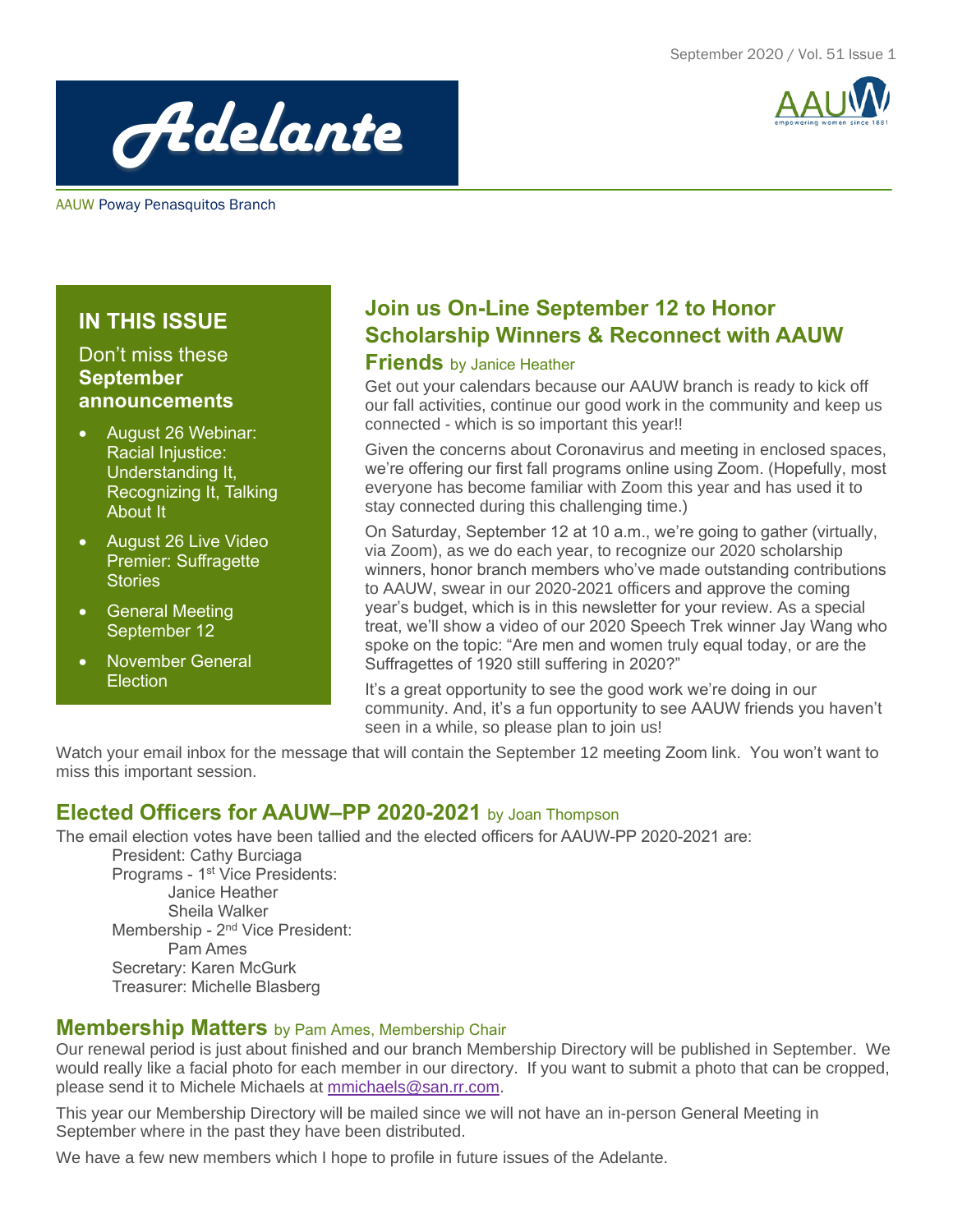## **Congratulations to Our Re-entry Scholarship Winners** by Joan Natoli & Jeanni Harrison,

#### Scholarship Co-chairs

These bright and determined young women have overcome significant obstacles, including homelessness in some cases, to continue their education and improve the future for themselves and their families. You'll hear more about them at our general meeting on Saturday, September 12, 10 a.m. to Noon.

\$2,000 Winners Breanne Hicks Aryal Jardines Miriam Leon

Thanks to our Board who approved an additional \$2,000 for scholarships this year.

\$1,000 Winners Berenice Almaguer Tatiana Kuznetsova

#### **Treasurer Update** by Michelle Blasberg, Treasurer

Welcome to FY2021! The new fiscal year has begun and in alignment with our By-Laws, we are submitting the FY21 budget, below, to the membership for review and approval. We are submitting a very conservative budget for FY21 due to the unknowns we are faced with for the coming year. Please join us virtually for the September 12 meeting during which we will approve the budget.

| <b>Operating Budget</b> |                        | $2020 - 2021$  |  |
|-------------------------|------------------------|----------------|--|
| Income                  | Renewals (128)         | \$<br>2,176.00 |  |
|                         | Directory advertising  | \$<br>350.00   |  |
| <b>Total Income</b>     |                        | \$2,526.00     |  |
| <b>Expenses</b>         | Communications         | 20.00          |  |
|                         | Directory Expenses     | 425.00         |  |
|                         | <b>IBC</b>             | 100.00         |  |
|                         | Insurance & Fees       | 600.00         |  |
|                         | <b>Office Expenses</b> | 100.00         |  |
|                         | Conferences & Travel   | 0.00           |  |
|                         | Membership             | 200.00         |  |
|                         | Collegiate Partnership | 0.00           |  |
|                         | <b>Public Policy</b>   | 50.00          |  |
|                         | Program & Hospitality  | 1000.00        |  |
|                         | <b>Total Expenses</b>  | \$<br>2,495.00 |  |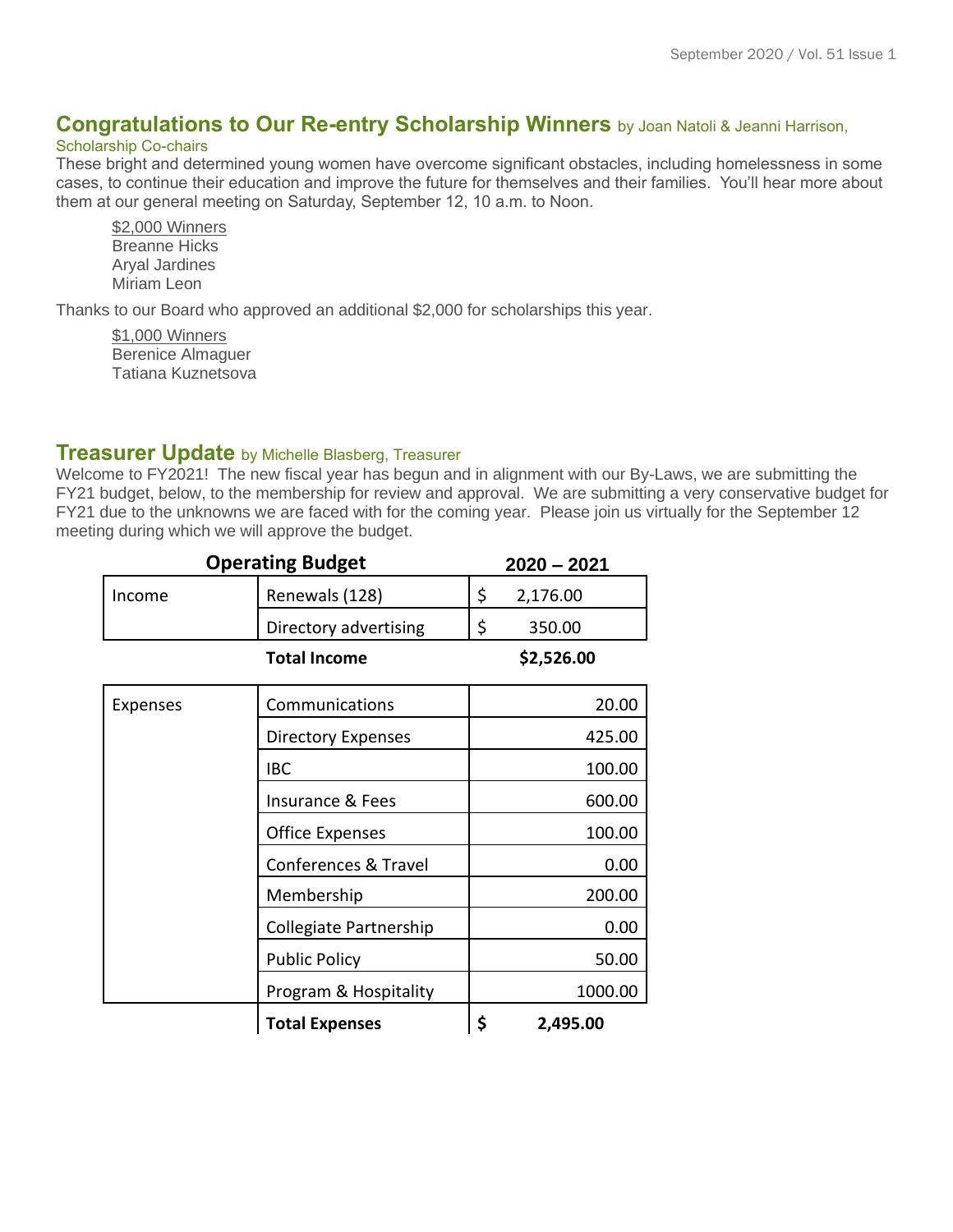#### **AMERICAN ASSOCIATION OF UNIVERSITY WOMEN POWAY PENASQUITOS BRANCH**

*Diversity Statement* In principle and practice, AAUW values and seeks a diverse membership. There shall be no barriers to full participation in this organization based on gender, race, creed, age, sexual orientation, national origin, disability, or class

#### *Mission Statement*

AAUW advances equality for women and girls through advocacy, education, philanthropy, leadership, and research.

## *AAUW's Value Promise*

By joining AAUW, you belong to a community that breaks through educational and economic barriers so that all women and girls have a fair chance.

**National AAUW** [www.aauw.org](http://www.aauw.org/) **California AAUW** [www.aauw-ca.org](http://www.aauw-ca.org/) **PowayPenasquitos AAUW** [www.powayarea-](http://www.powayarea-ca.aauw.net/)

[ca.aauw.net](http://www.powayarea-ca.aauw.net/) [aauwboard@gmail.co](mailto:aauwboard@gmail.com) [m](mailto:aauwboard@gmail.com)

AAUW Poway Penasquitos Branch is a 501(c)3 corporation

**President:** Cathy Burciaga **Programs/1st Vice Presidents:** Janice Heather & Sheila Walker **Membership:** Pam Ames

**Secretary:** Karen McGurk **Treasurer:** Michelle Blasberg

## **Garden Gals** by Pam Kirpilani

Garden Gals outings are on hiatus right now due to the COVID-19 situation.

## **Public Policy Updates** by Harriet Gerza

AAUW California is committed to being an ally in the fight against racial injustice. In this webinar, **Racial Injustice: Understanding It, Recognizing It, Talking About It**, important discussion will help participants understand why this issue is critical to our organization, how implicit bias affects our ability to diversify, and how to have difficult conversations around this timely issue. Join us August 26, 2020 @ 7- 8:30 p.m. Register on the CA website: [https://www.aauw-ca.org/event/racial-injustice](https://www.aauw-ca.org/event/racial-injustice-understanding-it-recognizing-it-talking-about-it/)[understanding-it-recognizing-it-talking-about-it/](https://www.aauw-ca.org/event/racial-injustice-understanding-it-recognizing-it-talking-about-it/)

In celebration of the 100-year anniversary of Women's Vote, the Women's Museum will host **Suffragette Stories** and a parade on August 26, 2020 at 5 p.m. In this live video premier, suffragist reenactors portraying Elizabeth Cady Stanton, Susan B Anthony, Sojourner Truth, Ida B Wells, Dr. Charlotte Baker, Carrie Chapman Catt, and Alice Paul share their stories about their lives and the Suffrage Movement. Register at: [https://www.eventbrite.com/e/suffragists-share-their-stories-tickets-115393167069?utm](https://www.eventbrite.com/e/suffragists-share-their-stories-tickets-115393167069?utm-medium=discovery&utm-campaign=social&utm-content=attendeeshare&aff=escb&utm-source=cp&utm-term=listing)[medium=discovery&utm-campaign=social&utm-content=attendeeshare&aff=escb&utm](https://www.eventbrite.com/e/suffragists-share-their-stories-tickets-115393167069?utm-medium=discovery&utm-campaign=social&utm-content=attendeeshare&aff=escb&utm-source=cp&utm-term=listing)[source=cp&utm-term=listing](https://www.eventbrite.com/e/suffragists-share-their-stories-tickets-115393167069?utm-medium=discovery&utm-campaign=social&utm-content=attendeeshare&aff=escb&utm-source=cp&utm-term=listing)

Learn more about the **November General Election** at the October general meeting when the League of Women Voters will review all the CA propositions on the ballot. This will be a Zoom event and more information will be coming soon. Official Voter Information Guide [https://voterguide.sos.ca.gov/.](https://voterguide.sos.ca.gov/)

All California registered voters will be mailed a **vote-by-mail ballot** for the November General Election. Please remember to vote early and mail in early! We had a hardfought battle to have the right to vote so let's make sure it counts! Make sure you remind everyone you know to vote early and mail in early too!

Anyone who needs to register to vote or has moved or changed your status, please contact Harriet Gerza for voter registration applications. [Harriet.gerza@gmail.com](mailto:Harriet.gerza@gmail.com) Or, visit: [https://registertovote.ca.gov/.](https://registertovote.ca.gov/)

## **AAUW Fund Honorees** by Pam Ames

Congratulations! We have four Named Honorees for the 2019-20 year. The committee chose the following names to be honored at the September 12, 2020 general meeting. All four women have demonstrated above and beyond support of the projects and mission of Poway Penasquitos AAUW.

Mary Agne – Mary, with her committee, has helped find the authors for our Cover to Cover Author's Luncheon for the last five years. With Mary's guiding hand we have had amazing authors who have presented at these events.

Carlyn Bowls – Carlyn has been a part of Cover to Cover for the last 10+ years. She has given freely of her time and has taught us all how to tie a bow!

Berina Pennington – Berina has graciously accepted the job of receiving the donation letters from our branch members for the Fall Campaign. She records and tallies the checks and then mails them to the proper person for deposit.

Marie Dye – Marie had a dream, which finally came true two years ago. She wanted our branch to sponsor a California Speech Trek for local high school students. The first year our branch sent someone to State convention, our contestant won the State finals!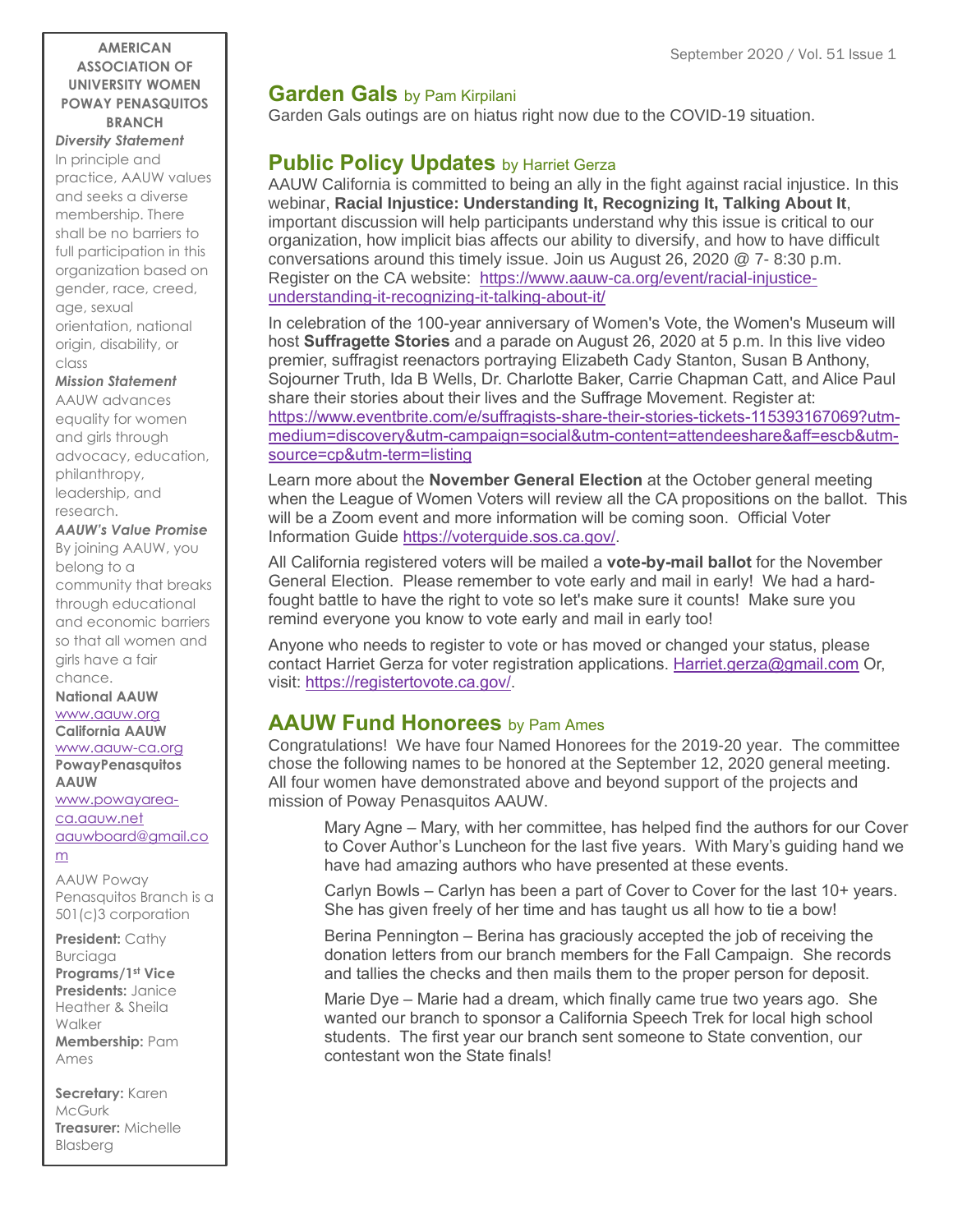# AAUW POWAY PENASQUITOS CALENDAR OF EVENTS



## September 2020



| September 3rd<br>Thursday<br>6.30 pm<br>September 12th<br><b>Saturday</b> | <b>Great Decisions</b><br>Marie Dye<br>858-538-1689<br>mdye@san.rr.com<br><b>General Meeting</b><br><b>Program Co-chairs</b> | <b>Great Decisions</b><br>Topic: China's road into Latin America<br>Leader: Marilyn Scheininger<br><b>Hostess: ZOOM</b><br><b>General Meeting</b><br>We will swear in new officers, present                                                                                                                                                                                             | <b>RSVP: By Monday August 31st</b><br>If interested, contact Marie Dye for<br>an invite to the discussion. She will<br>send you a <b>ZOOM</b> invitation.<br>The ZOOM link invitation will be |
|---------------------------------------------------------------------------|------------------------------------------------------------------------------------------------------------------------------|-----------------------------------------------------------------------------------------------------------------------------------------------------------------------------------------------------------------------------------------------------------------------------------------------------------------------------------------------------------------------------------------|-----------------------------------------------------------------------------------------------------------------------------------------------------------------------------------------------|
| <b>GENERAL</b><br><b>MEETING</b><br>$10:00$ a.m.<br>to 12 p.m.            | <b>Janice Heather</b><br>janiceheather@hotmail.com<br><b>Sheila Walker</b><br>sekw@san.rr.com                                | Re-entry Woman Scholarships to<br>winners, recognize our five branch<br>honorees and hear the Speech Trek<br>winner for 2020.<br><b>Hostess: ZOOM</b>                                                                                                                                                                                                                                   | sent to the whole membership<br>on September 8th. Look for it!<br>For more information email:<br>aauwboard@gmail.com                                                                          |
| September 15th<br>Tuesday<br>1:30 p.m.                                    | <b>3rd Tuesdays with Books</b><br>Pam Ames<br>858-578-4283<br>619-889-6229 (cell)<br>pamames123@gmail.com                    | <b>Tuesdays with Book</b><br>The Overstory by Richard Powers<br>is a sweeping, impassioned work of activism<br>and resistance that is also a stunning<br>evocation of-and paean to-the natural<br>world. This is the story of a handful of people<br>who learn how to see that world and who are<br>drawn up into its unfolding catastrophe.<br><b>Discussion leader: Janice Schock</b> | Pam Ames will send the ZOOM<br>invitation.<br>You want to read the book and<br>join the group?<br>Email Pam by Sept 13th.                                                                     |
| September 26th<br>Thursday<br>7 pm                                        | <b>Thursday Evening Book Grp</b><br>Ann Morgan<br>858-484-5290<br>annmmorgansd@yahoo.com                                     | <b>Thursday Evening Book Group</b><br>Little Fires Everywhere by Celeste Ng<br>Explores the weight of secrets, the nature of<br>art and identity, and the ferocious pull of<br>motherhood - and the danger of believing<br>that following the rules can avert disaster.<br><b>Discussion Leader: Jan Rightmer</b>                                                                       | Ann Morgan will send the<br><b>ZOOM</b> invitation.<br>You have read the book and want to<br>join the group?<br>Email Ann by Sept 24 <sup>th</sup> .                                          |
| September 28th<br>Monday<br>1:30 p.m.                                     | <b>Mystery Book Group</b><br>Cathy Burciaga<br>858-449-5096<br>cburciaga@san.rr.com                                          | November Road by Lou Berney -<br>In the weeks after the Kennedy assassination,<br>a targeted hitman meets an unlikely woman<br>and her girl who touch his humanity and his<br>heart. Can he save them and save himself?<br><b>Discussion Leader: Ann Morgan</b>                                                                                                                         | Cathy Burciaga will send the<br><b>ZOOM</b> invitation.<br>You have read the book and want to<br>join the group?<br>Email Cathy by Sept 26 <sup>th</sup> .                                    |
| <b>September</b><br>Different<br>Saturdays                                | <b>Hikers</b><br>Gayle Ziaskas<br>858-484-7596<br>gzia@aol.com                                                               | <b>Happy Hikers</b><br>Right now, the Happy Hikers are continuing<br>to follow COVID-19 restrictions related to<br>group gatherings.                                                                                                                                                                                                                                                    | <b>Gayle Ziaskas</b><br>I hope the hikers are continuing to walk<br>either on their or with family members or<br>close friends.                                                               |
| <b>September</b><br>Mondays<br>7 p.m.                                     | <b>Games Group</b><br>Lyn Johnston<br>858-831-0052<br>lynjohn@san.rr.com                                                     | <b>Games Group</b><br>Right now, the Games interest group is<br>continuing to follow COVID-19 restrictions<br>related to group gatherings.                                                                                                                                                                                                                                              | <b>Lyn Johnston</b><br>Hopefully, you are playing games with<br>your family and friends.                                                                                                      |
| <b>September</b><br>Fridays<br>11:30 a.m.                                 | <b>Travel Group</b><br>Pam Ames<br>619-889-6229 (cell)<br>pamames123@gmail.com                                               | <b>Travel Group</b><br>Right now, the Travel interest group is<br>continuing to follow COVID-19 restrictions<br>related to group gatherings.                                                                                                                                                                                                                                            | <b>Pam Ames</b><br>At this time, the Travel group is taking a<br>vacation from meeting at local, exotic<br>restaurants.                                                                       |